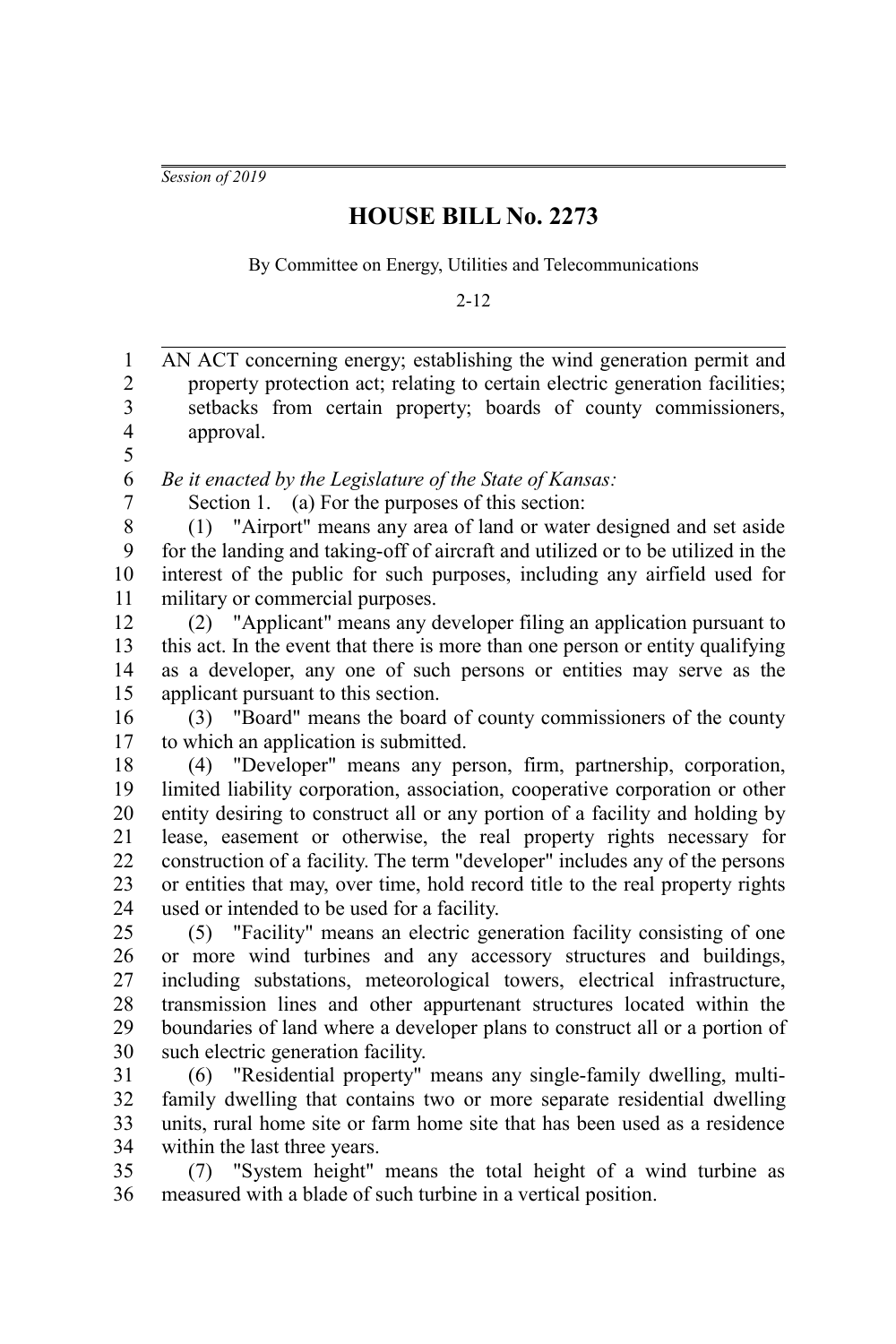(b) Except as otherwise provided in subsection (c), no facility shall be constructed within this state unless the setback distance from the nearest wind turbine of the facility, as measured from the end of one blade in a horizontal position, is as follows: 1 2 3 4

5

(1) Not less than 12 times system height or 7,920 feet, whichever is greater, from any residential property or public building; 6

(2) not less than 20 times system height or 15,840 feet, whichever is greater, from any airport; 7 8

(3) not less than 20 times system height or 15,840 feet, whichever is greater, from any local, state or federal wildlife refuge, public hunting area or public park; and 9 10 11

(4) not less than three times system height or 1,500 feet, whichever is greater, from any property line of real property that is within such setback distance. 12 13 14

(c) The setback distances provided in subsection (b) shall only be waived if an owner of any such property waives the applicable setback distance through a written agreement with the developer of the facility. 15 16 17

(d) Prior to the construction of any facility, the board of county commissioners of any county that contains any property within the setback distances, established pursuant to subsection (b), shall approve an application for the construction of the facility. An application shall be approved by a board if the applicant complies with the following, in addition to any other reasonable requirements imposed by the board by resolution, without respect to whether such requirements are imposed as part of any zoning regulation pursuant to K.S.A. 12-741 et seq., and amendments thereto: 18 19 20 21 22 23 24 25 26

(1) The developer shall submit an application to the board on a form and in the manner specified by the board. Such application shall include: (A) The name, address and telephone number of the applicant and the applicant's contact person for the construction of the facility; and (B) a detailed site plan for the facility, including, but not limited to, proposed locations for turbines and any accessory structures and buildings and a showing of compliance with the setback distances established pursuant to subsection (b). 27 28 29 30 31 32 33 34

(2) The applicant shall demonstrate to the board that all applicable setback distances pursuant to subsection (b) will be satisfied or have been waived through written agreements. 35 36 37

(3) The applicant shall demonstrate that each turbine of the facility will only be equipped with navigational lights that are activated by infrared or other radar technology used to detect nearby aircraft and that such lights will not be activated absent such technology, unless the board, by resolution, has modified this requirement. 38 39 40 41 42

(4) The applicant shall provide notice of the application and the 43